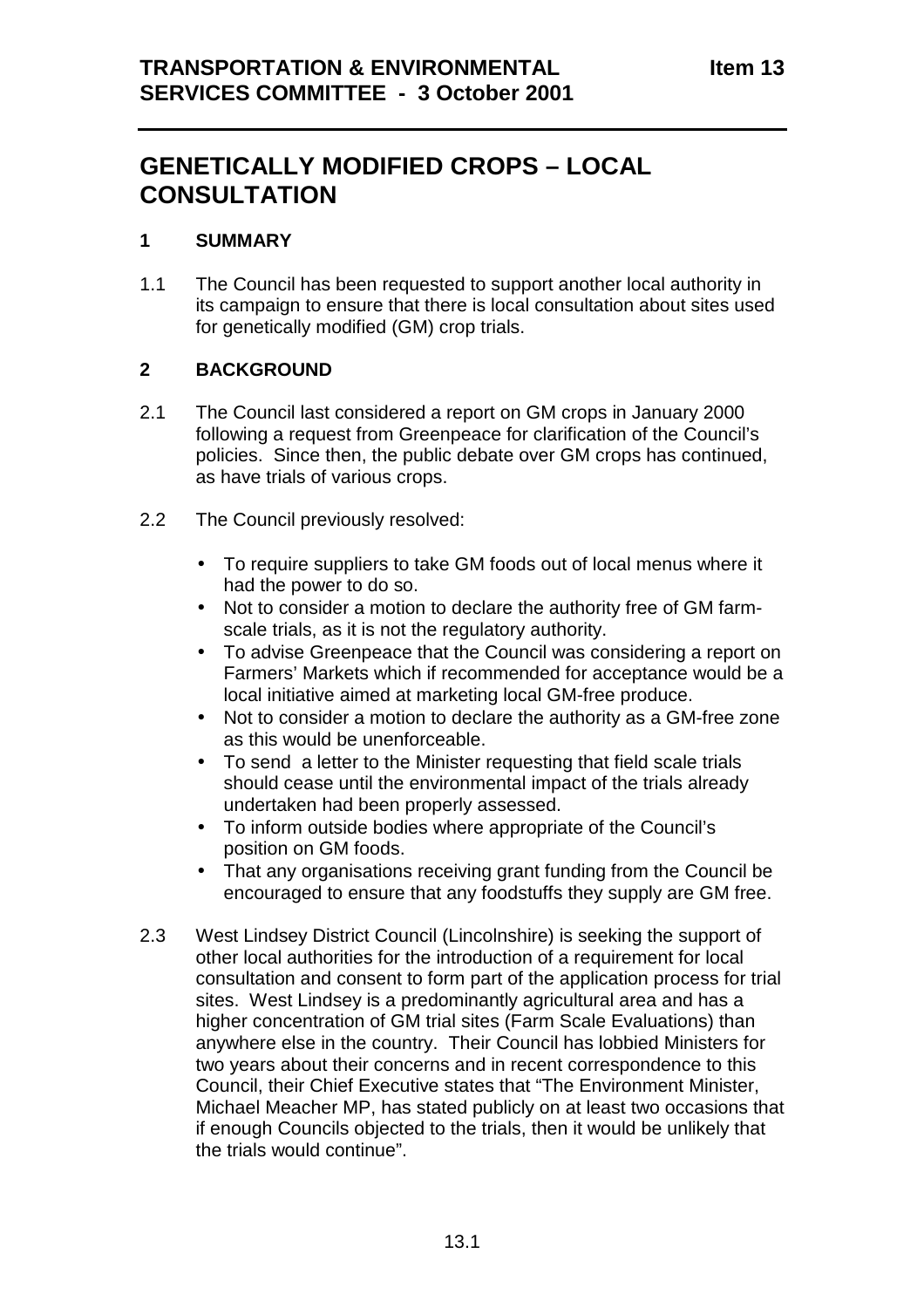# **3 DISCUSSION**

3.1 Although there have not yet been any GM crop trials within this District, under the current application process, trials could be planned without any local consultation or approval. Proposed sites are advertised and local people may make representations, but this is not the same as a formal consultation process and there is no element of local consent in the approval of sites.

#### **4 ENVIRONMENTAL IMPLICATIONS**

4.1 Genetic modification involves the artificial insertion of a gene from one species into another. Scientists have identified the effects that some genes have on an organism, but side effects may occur, as well as contamination of GM free plants. These effects are not well understood at present.

# **5 RECOMMENDATION**

- 5.1 It is proposed that the Committee **RESOLVES**
	- (1) That the campaign by West Lindsey District Council for a requirement for local consultation and consent before GM crop trials are approved in an area be supported by this Council.
	- (2) That a letter be sent to the Minister at the Department of the Environment, Food and Rural Affairs.
	- (3) That the support of the local Members of Parliament be sought. (HHHCC)

Graham Woolhouse

Head of Housing, Health & Community Care

 $\frac{1}{2}$  ,  $\frac{1}{2}$  ,  $\frac{1}{2}$  ,  $\frac{1}{2}$  ,  $\frac{1}{2}$  ,  $\frac{1}{2}$  ,  $\frac{1}{2}$  ,  $\frac{1}{2}$  ,  $\frac{1}{2}$  ,  $\frac{1}{2}$  ,  $\frac{1}{2}$  ,  $\frac{1}{2}$  ,  $\frac{1}{2}$  ,  $\frac{1}{2}$  ,  $\frac{1}{2}$  ,  $\frac{1}{2}$  ,  $\frac{1}{2}$  ,  $\frac{1}{2}$  ,  $\frac{1$